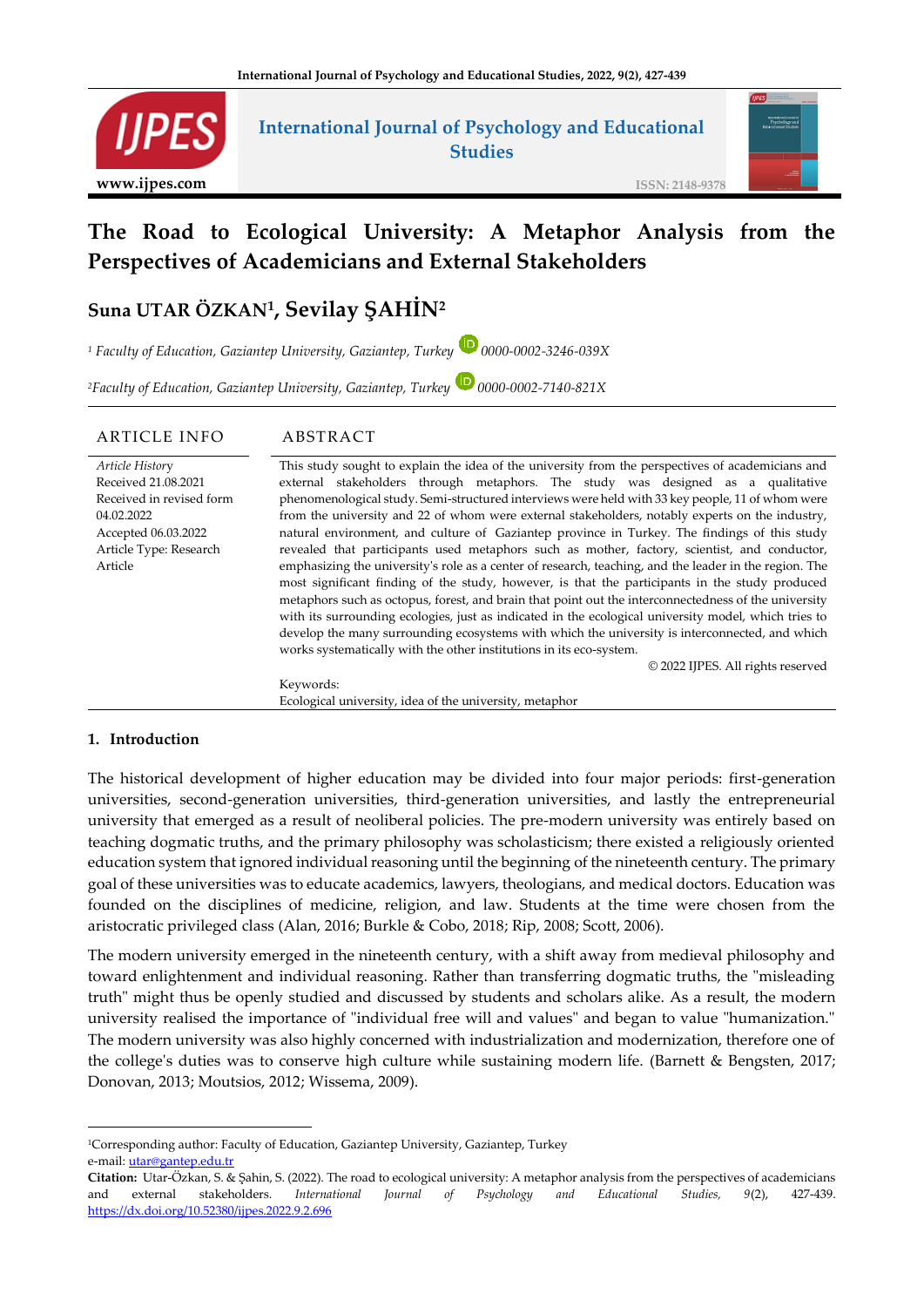Later, names from German philosophy such as Kant, Humboldt, Schelling, and Schleiermacher influenced the idea of the university and justified its existence. With these names, the value of free thought, questioning, and scientific discoveries became important issues, and they were viewed as " university duties. Humboldt took attempts to construct a university based on his liberal ideas, which took into consideration the basic norms and laws of science, and he encouraged students to think freely and scientifically, laying the foundations of research universities. After that, students and academics at universities were expected to produce science in addition to teaching. Political, economic, and religious influences were excluded from scientific research ([Akbulut Yıldırmış & Seg](#page-9-2)gie, 2018; Barnett, 2015[; Wissema, 2009\)](#page-12-0). During this period, "meritocracy" was linked to "technocracy," and the most gifted students were schooled in scientific skills regardless of their income or social class. The main goal was to boost the national economy and train the necessary white-collar workers for the country [\(Batko, 2014;](#page-10-2) [Donovan, 2013\)](#page-10-1).

With the neoliberal policies in the twenty-first century, a new age in higher education has begun. They got connected to the markets after entering the service of technical, technocratic, and political interests. Thus, today, measures such as how much research is conducted, how many projects are developed, and how much money is raised on the market are used to determine if a university is ideal [\(Francisco, 2008;](#page-10-3) Ingleby, 2015). Furthermore, programs are developed to fulfill the demands of the market, and students are shaped with an emphasis on profession and career (Gumus, 2015; Saunders, 2010; Savigny, 2013). University curricula are often oriented on vocational education in order to meet the demands of the market, and courses such as art, philosophy, and literature are often neglected. In short, knowledge or education is regarded as a commodity that can be purchased and sold on the market [\(Burkle & Cobo, 2018;](#page-10-0) Mengual-Andrés, 2013; Olssen, 2016; Olssen & Peter, 2005; Savingy, 2013).

As a result, Several academics (Barblan, Erguder, & Guruz, 2008; Barnett, 2011a; Tekeli, 2007) have argued that being a university is now a very complex phenomenon and that the university is in chaos today. To elaborate, Mengual-Andrés (2013) states that the university is in a dilemma since it must either continue its traditional teaching role or educate future generations in the desired quality in line with the demands of the market. According to Tekeli (2007), neoliberal policies and transformations in the knowledge economy resulted in the emergence of the entrepreneurial university. Thus, ethical rules are violated in order to connect the university and the market. Barblan, Ergüder, and Güruz (2008) argue that one type of university has already lost its efficiency due to the competitive market in the rapidly changing globalized world, and they emphasize the need for post-modern universities with more complex structures that can meet the needs of the changing world. As a result, according to Barnett (2011a), it is urgently important to produce new ideas for the university as well as feasible utopias in order to bring the university back from the edge of its collapse.

Barnett (2011a) used the idea of the university to explain the purpose, potential, and duties of the university as an institution. According to Mengual-Andrés (2013), we must rethink the roles of universities today since universities must do much more than just teach. Universities should also adapt to change. According to Barnett (2011b), there is no single idea of the university, and he suggests four different university models: the liquid university, the therapeutic university, the authentic university, and the ecological university.

The liquid university has embraced innovation and is constantly ready to adapt to new developments in its surroundings. It has no borders and hence is open to the entire world. The liquid university assumes that knowledge and the act of knowing are ever-changing phenomena that occur throughout life. As a result, universities must be able to adapt to change [\(Batko, 2014;](#page-10-2) [Mbao,](#page-11-3) 2020). The basic philosophy of the therapeutic university is that the world cannot be entirely controlled, and hence the concept of control should not be included among the principles of the university as an institution. Among its fundamental policies are equal participation and human rights on campus (Barnett, 2011b; Hayes, 2017). The authentic university has adopted the principle that every university in the world has the power to influence and be influenced by its environment. The relationship of the university with its surroundings impacts its expectations, resources, and practices. The authentic university has likewise recognized the basic notion of continuous research and reasoning. It backs that up with cutting-edge technology and aims to reach out to the entire world via the internet (Barnett, 2011b; Barnett, 2015).

The ecological university, on the other hand, is a combination of these three utopian universities; it does not have a closed campus like a research university, nor does it build external linkages for profit like an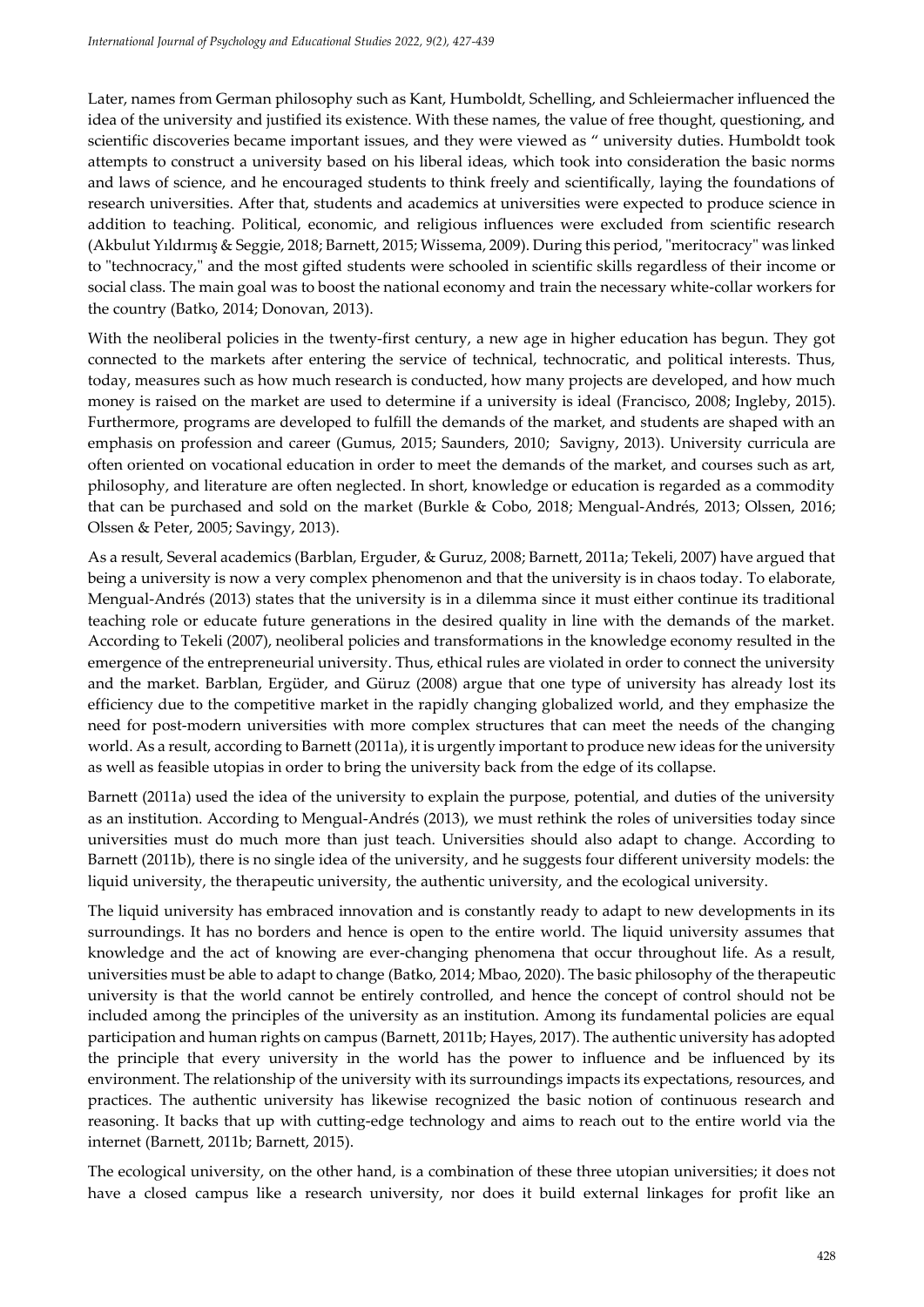entrepreneurial university, but instead works for the benefit of the environment. Although it performs its traditional roles, such as teaching and research, it is also conscious of its responsibilities to the outside world. (Barnett, 2011b; [Barnett, 2017\)](#page-12-1).

Today, universities all around the world are subjected to the push and pull of their surroundings. These pushes and pulls are mostly caused by the expectations of the university's surrounding environments; as a result, universities frequently have to undergo structural modifications or adopt new regulations. In short, this circumstance might be interpreted as the existence of a university that is linked to several eco-systems via complicated networks. The ecological university is intertwined with all human and non-human elements around it. Therefore, it is sensitive to all the elements around it, and it's a university model that develops its environment while developing itself. It is connected both to its environment and to the whole world (Barnett, 2018).

According to Barnett (2018), several ecosystems influence the university's being and activities, but the university also has an impact on these ecosystems. Seven of these systems stand out in particular: the economy, knowledge, learning, institutions, persons, culture, and the natural environment. Each of these seven ecosystems is linked to the university on an internal level. The university is embedded in these ecologies, and in order to advance and develop them, it must engage with each ecosystem at various levels. There are also fragile bonds between these ecologies, which implies that any movement in one ecology might effect the movements of other ecologies as well as the university.

As a result, it is deemed reasonable to investigate what the university is from the perspectives of academicians and external stakeholders. The goal is to define the ideal university model that can help the university get out of its current state of chaos, the ideal university model that can lead the universities to the next level, and the one that will contribute to the growth of the universities and the surrounding world.

## **2. Methodology**

# **2.1. Research Model**

The phenomenological design was employed in the study as a qualitative research approach. The phenomenological pattern focuses on how individuals understand and experience the concept we are searching (McMillan, 2012; Patton, 2014) by concentrating on people's personal experiences, perceptions, and interpretations.

In the study, metaphors were used as a tool to reveal the idea of the university held by academics and external stakeholders, because metaphors are a strong mind mapping and modeling mechanism for us to comprehend or figure out our world, a tool that makes circumstances clearer and brighter to grasp.

A metaphor is a method for comparing one concept or phenomena, to another concept or phenomenon (Levine, 2005; Moser, 2000). Metaphors are frequently used techniques to get a better grasp of complex concepts, making the meaning more effective and bringing meaning to life (Ekici, 2018; Moser, 2000).

## **2.2. Research Sample**

The research included 33 key people, 11 of whom were from the university and 22 of whom were external stakeholders who were considered experts in the industry, natural environment, and culture of Gaziantep province. Table 1, Table 2, and Table 3 show the demographic profiles of the participants. Maximum variation sampling was used in this study, and the participants were chosen on volunteer basis. It was tried to guarantee diversity in terms of expertise in various fields [\(Craig, Fischer, & Lorenzo-Arribas, 2018\).](#page-10-0)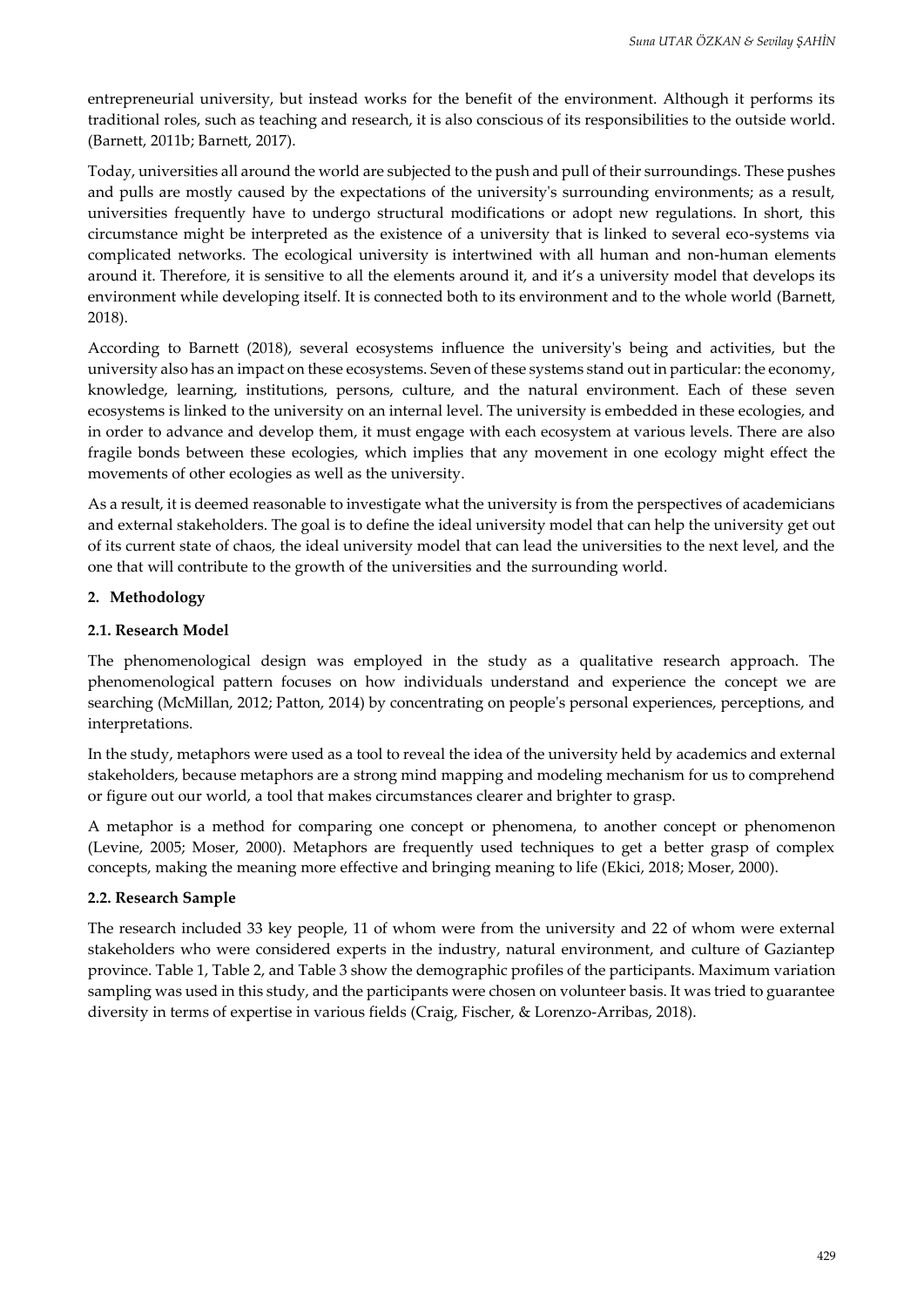| Participants    | Sector                                                         | Post                           | Working experience |
|-----------------|----------------------------------------------------------------|--------------------------------|--------------------|
| P1              | The Chamber of Exporters' Association                          | Secretary-general              | 31                 |
| P <sub>2</sub>  | The Chamber of Industry and Commerce                           | Secretary-general              | 34                 |
| P <sub>3</sub>  | Industry                                                       | The chief executive / Engineer | 26                 |
| P4              | Industry                                                       | Marketing manager              | 20                 |
| P <sub>5</sub>  | Industry                                                       | Firm owner / Engineer          | 12                 |
| P <sub>6</sub>  | University/Faculty of Business                                 | Assoc. Prof Dr. / Consultant   | 20                 |
| P7              | City Development Agency                                        | Secretary-general              | 17                 |
| P8              | Chamber of Commerce and Trade/Industry                         | Councilman/Firm owner          | 32                 |
| P <sub>9</sub>  | University / Technopark                                        | General Manager                | 6                  |
| P <sub>10</sub> | KOSGEB (Small and Medium Industry<br>Development Organization) | <b>SME</b> Expert              | 9                  |
| P <sub>11</sub> | University                                                     | Prof. /Rector                  | 27                 |
|                 |                                                                | Total: 11 participants         |                    |

**Table 1.** *Characteristics of the Participants working in Industry*

**Table 2.** *Characteristics of the Participants working in Natural Environment*

| Participants    | $\lambda$<br>Sector                                    | Post                     | Working experience |
|-----------------|--------------------------------------------------------|--------------------------|--------------------|
| P <sub>12</sub> | Department of Agriculture and Stock<br><b>Breeding</b> | Agricultural Engineer    | 21                 |
| P <sub>13</sub> | Department of Agriculture and Forestry *               | Agricultural Engineer    | 28                 |
| P14             | Pistachio Research Institution                         | Agricultural Engineer    | 9                  |
| P <sub>15</sub> | <b>TEMA Foundation</b>                                 | Manager                  | 6                  |
| P <sub>16</sub> | University / Agriculture                               | Assoc. Prof Dr. / Expert | 20                 |
| P <sub>17</sub> | Directorate for the Protection of Cultural<br>Heritage | Architect                | 8                  |
| P <sub>18</sub> | Department of Transportation                           | Head of the Department   | 27                 |
| P <sub>19</sub> | Directorate for the Protection of Cultural<br>Heritage | Archaeologist            | 25                 |
| P <sub>20</sub> | Directorate for the Protection of Cultural<br>Heritage | Architect                | 7                  |
| P <sub>21</sub> | Directorate of Environment and Urbanism                | City Planner             | 11                 |
|                 |                                                        | Total: 11 participants   |                    |

**Table 3.** *Characteristics of the Participants working in Culture*

| Participants    | Sector                                             | Post                                        | Working experience |
|-----------------|----------------------------------------------------|---------------------------------------------|--------------------|
| P <sub>23</sub> | University / vocational school                     | Assoc. Prof. Dr. / Director                 | 23                 |
| P <sub>24</sub> | The Chamber of Merchants and Craftsmen             | The General Manager                         | 41                 |
| P <sub>25</sub> | University / Faculty of Literature                 | Prof. / Rector Advisor                      | 23                 |
| P <sub>26</sub> | University / Faculty of Conservatoire              | Assoc. Prof. / Director                     | 30                 |
| P27             | Directorate of Culture and Tourism                 | Director Assistant                          | 30                 |
| P <sub>28</sub> | Museum                                             | Museum Director                             | 20                 |
| P <sub>29</sub> | Gastronomy and Chefs Association                   | Chairman                                    | 15                 |
| P30             | University / Gastronomy and Culinary Arts          | Assoc. Prof. Dr. /Head of the<br>Department | 41                 |
| P31             | Poets and Writers Association /Literary<br>Society | Chairman                                    | 11                 |
| P <sub>32</sub> | Chamber of Coppersmiths and Sedefciler             | Chairman                                    | 40                 |
| P33             | University / Department of Anthropology            | Research Assistant                          | 11                 |
|                 |                                                    | Total: 11 participants                      |                    |

#### **2.3. Data Collection Tools and Procedure**

Semi-structured interviews were used to obtain the data for the study. Following a thorough examination of the relevant literature, the semi-structured interview form was developed. First, the questions were reviewed by two higher education professionals. Second, The questions were given to two engineers and two academics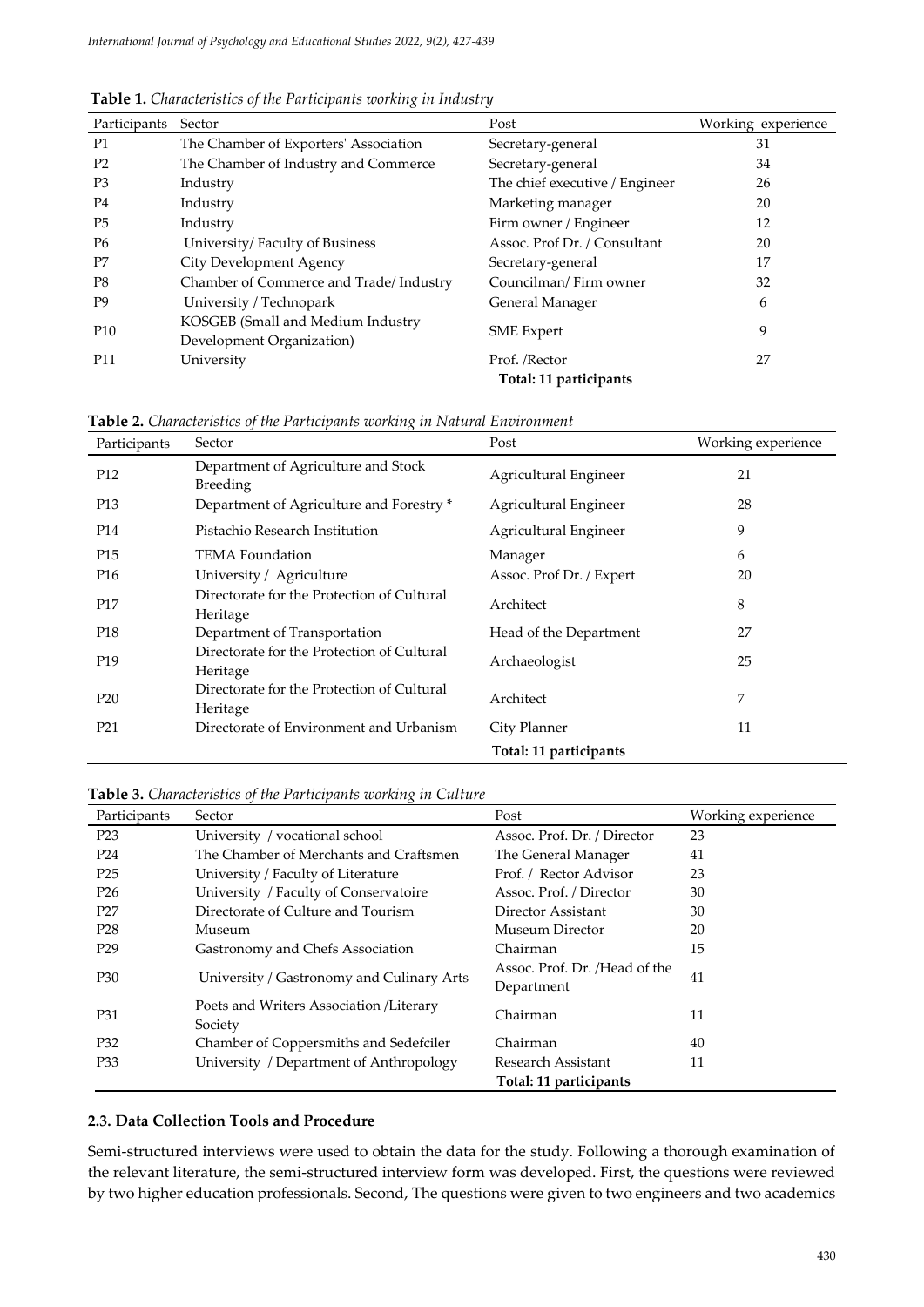in order to clear up any misunderstandings concerning the questions. Finally, the following question was formed: "What metaphor would you use to describe the university? Why?"

Throughout the study, meetings with the participants were scheduled before the interviews, and the participants were informed about the purpose of the study. The interviews were conducted at the offices of the participants and were recorded with an audio recorder.

# **2.4. Data Analysis**

The data was examined using the NVivo 12 software program for content analysis. Content analysis is a scientific method for examining data objectively and systematically according to specified categories and themes (Patton, 2014). The following stages were used to analyze the metaphors created by the participants:

(1) Transcription of interviews, (2) Examination of transcripts, (3) Sorting and numbering of transcripts (4) Metaphor analysis, (5) Developing categories and classifications, (6) Categorizing metaphors, (7) Checking for validity and reliability, and (8) Data interpretation (Ekici, 2018; Steen, 2011).

# **2.5. Validity and Reliability Studies**

Three critical procedures have been taken to ensure the research's validity. They are as follows:

The length of the interviews was kept as long as feasible during the research in order to create a long-term relationship with the participants. As a consequence, more precise data was gathered. The interviews lasted roughly 30 minutes on average. Credibility (Lincoln & Guba, 1985) was strengthened as a result of extensive engagement. The results of the analysis were presented to a different researcher for their opinions, and therefore credibility was established through peer debriefing (Moon, Brewer, Januchowski-Hartley, Adams, & Blackman, 2016).

Different perspectives were acquired using the maximum variation sampling method (Hammarberg, Kirkman, & de Lacey, 2016), allowing for transferability. The analyses, interview records, and notes kept during the research were submitted to an external expert within the scope of dependability studies, and the process of encoding and analyzing processes was discussed in depth. Following that, a critical review of the research was carried out (Streubert, 2007). Within the scope of confirmability studies, the approach and methodologies employed during the research reporting process were fully and properly explained (Shenton, 2004). Finally, the opinions of the participants were highlighted in the related section using participant numbers, such as (P10).

# **2.6. Ethical Procedure**

Several efforts have been taken to assure the study's ethical process. First, ethics committee approval was received for this study from Gaziantep University, Faculty of Education. This study has an ethical committee document from Gaziantep University's Ethical Board with the number 48601 and the date 04.06.2021. Second, participants were told about the study during the research process, and their participation was secured using informed consent forms. As a result, autonomy was achieved (Orb, Eisenhauer, & Wynaden, 2001). The transcribed data was also shared with the participants and used only after their approval. Finally, the participants were anonymized to preserve anonymity (Orb, Eisenhauer, & Wynaden, 2001). Furthermore, the researcher did not guide the participants in any way throughout the interviews, and individuals expressed their own ideas for the questions. During the interview, the researcher only asked more detailed questions on the participants' responses.

# **3. Findings**

In this section, the metaphors created by the participants for the university, their evaluation under the relevant categories, direct excerpts from the individual transcripts, and the explanations given are presented.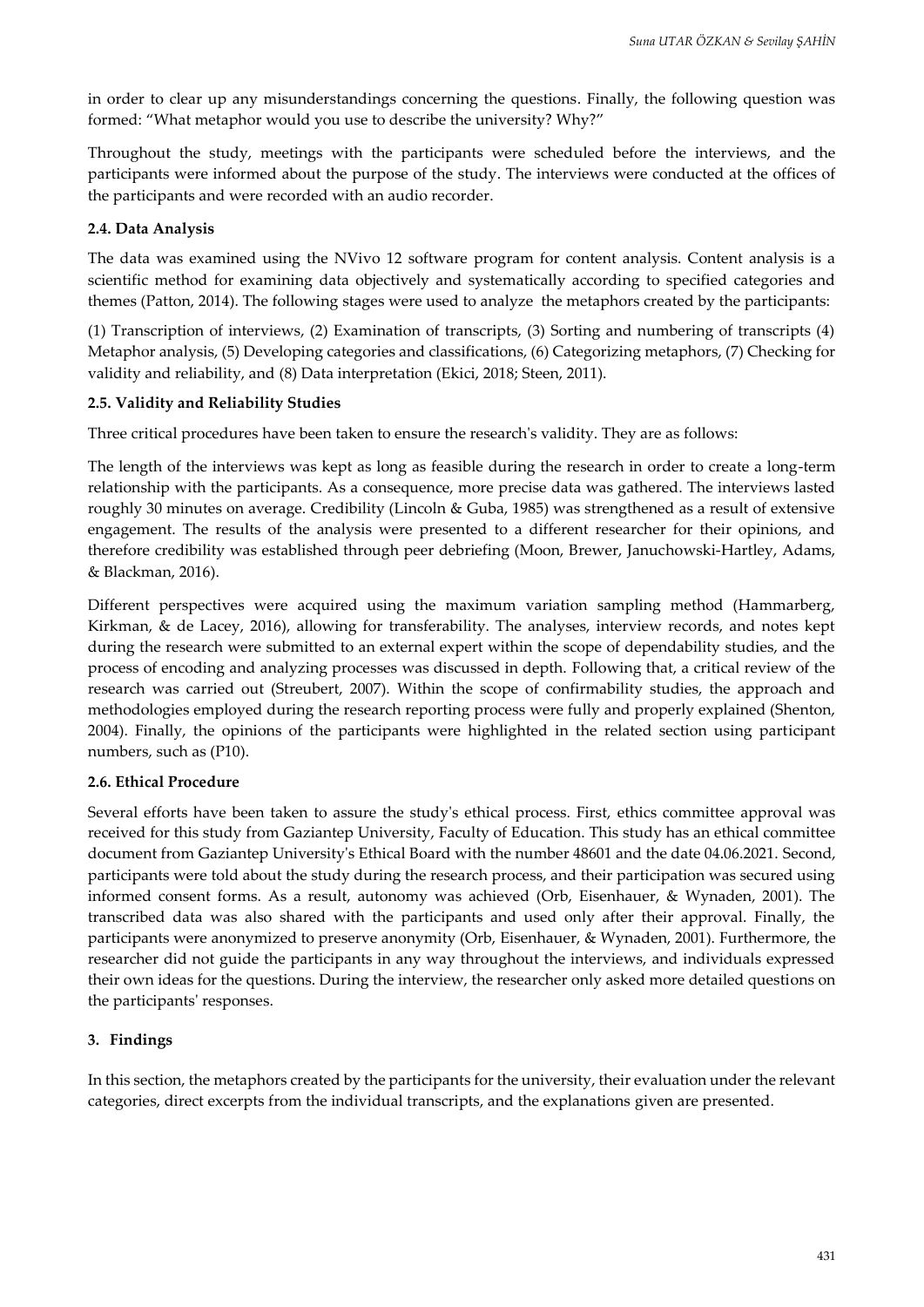| Categories                                                                         | <b>Metaphors</b>                                  |
|------------------------------------------------------------------------------------|---------------------------------------------------|
|                                                                                    | Octopus, Brain, Studio, Forest, The Body,         |
| 1. University as an Ecological Identity                                            | Mother*, Research Center, Locomotive of the City, |
|                                                                                    | Networked Box                                     |
| 2. The University as a Place of Growth and Change (Teaching university)            | Door, Mother*, Kitchen, Factory, Airport          |
| 3. University as the Center of Science/Research                                    | Scholar/Scientist, Laboratory, Cell               |
|                                                                                    | Head of the Family, Conductor, High Building,     |
| 4. University as a Figure of Authority /Leader                                     | The Endpoint                                      |
| Total number of metaphors:                                                         | 21                                                |
| Being a mother* is a metaphor with different explanations for different categories |                                                   |

**Table 4.** *The Metaphors Produced by the Participants for the Idea of University*

Table 4 shows that the concept of the university was explained using four different categories and a total of 21 metaphors. Surprisingly, the participants generated roughly the same number of metaphors for the categories of the university as a place of growth and change, the university as a research center, and the university as a figure of authority/leader, while they generated a total of 9 metaphors for the category of ecological identity. This finding indicates that the participants' idea of the university is already an ecological university.

Figure 1 depicts the word cloud of metaphors based on the frequency with which they were used by the participants. As can be seen from this image, the metaphor "mother" serves as the primary explanation for the university concept. The metaphors are displayed in the diagram in various font sizes based on their frequency values.



**Figure 1.** *The Word Cloud of Metaphors of the Participants for the Concept the University*

## **1.3.1. University as an ecological identity**

In each of the categories in Table 4, the participants in the study used a variety of metaphors to describe the university. However, with a total of 9, the number of metaphors developed for the category of ecological identity was higher than the number of metaphors created for the other categories. The metaphors proposed for this category are *an octopus, brain, studio, forest, body, mother, research center, the locomotive of the city,* and *a networked box*. Even though the participants were unfamiliar with the ecological university concept, the reasons they gave for creating these metaphors revealed that they had the idea of an ecological university. The participants' statements below exemplify each of the metaphors in this category.

*Participant 11* used the brain metaphor to highlight that it is the brain that thinks, directs, and facilitates the needed movement of other organs, as well as processes the information that all other organs need and then sends the results to the appropriate units. He came up with the idea of creating an ecological university that is connected to other ecologies and systems, as well as being the leader of that ecosystem. He explained:

*Brain; "The university, in my opinion, is the brain. When you conceive of a human body, the brain is in charge of making decisions. It is the brain that develops human beings. Of course, the entire body is important, the heart is vital, all organs are important, but I believe the area where decisions are made is the brain, which is the locomotive and thinking center, which moves all the organs in harmony, which takes and processes knowledge. The brain and the university handle knowledge in similar ways; I've always assumed it's the brain. Like intelligence engines, memory, it's the university where the knowledge is processed, synthesized, and finalized, where the outcome is applied or transported to wherever it will be needed" (P11/ Rector).*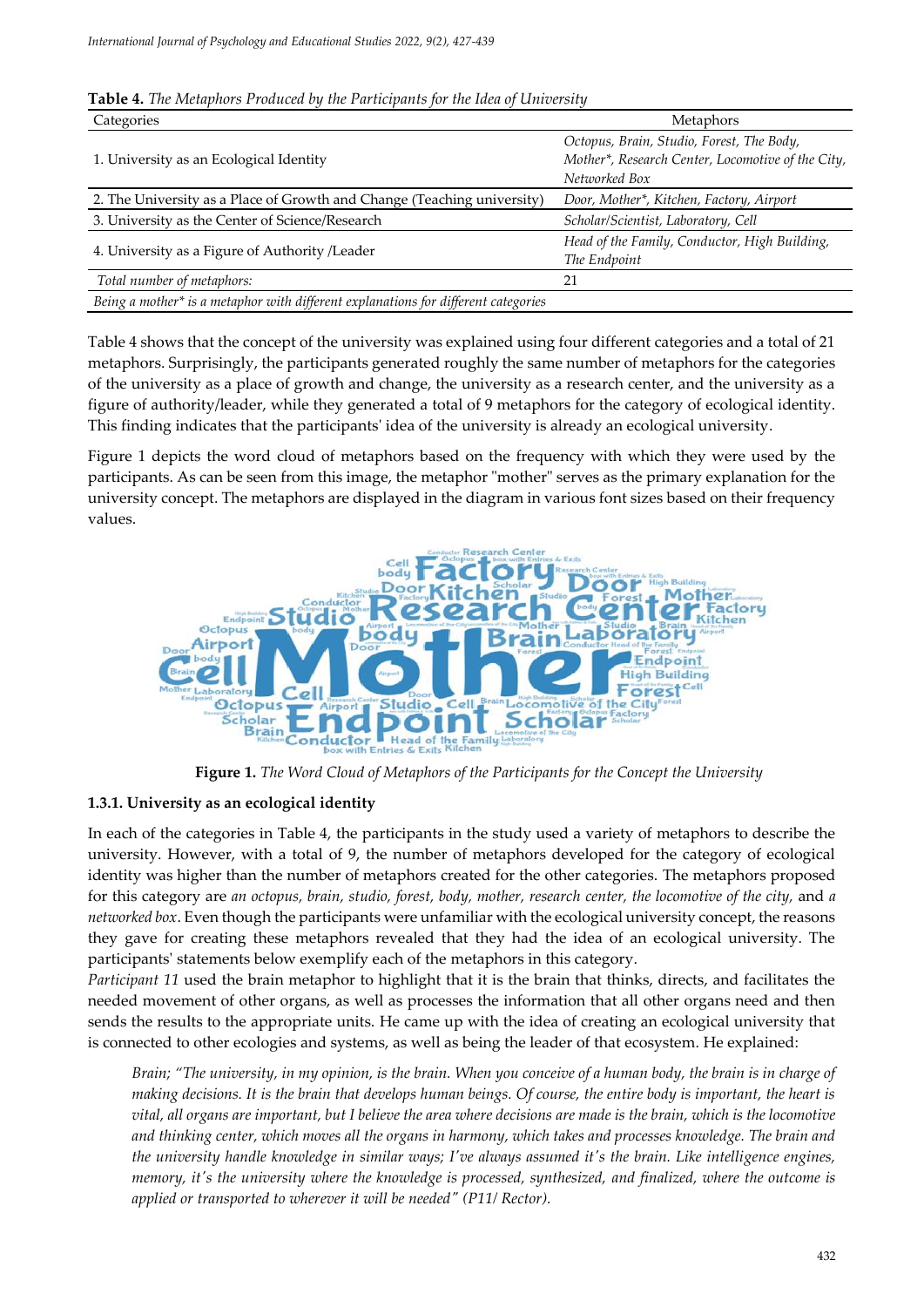Participant 25 also mentioned the ecological university, which refers to the university's integrity with its surrounding ecologies, as well as its contribution to social and governmental organizations and the community. He portrayed the university as a research center, but one that is linked to other ecologies and has the potential to advance them:

*Research Center; 'The university is a research center, an institution that appeals to a wide range of actors, an institution that should be intertwined with public institutions, scientists, the community, and the local and rural; it is the most essential component of the development ecosystem." (P25/ Rector Advisor).*

Participant 15 defined the university as "a studio," however the major goal of this university should be to produce knowledge not only for the economy, but also for other fields such as the natural environment and society:

*Studio; "The university is a vital and valuable studio. That is where science and practice meet. Societies in which science is not blended with practice are in significant difficulty, both socially and physically. Universities should have such a vision and goal. Through its very character, the university should help to elevate its society. It must compete with the world's top governments and itself, but on the other hand, it must be able to provide remedies, and, like a research hospital, it must aim to find answers to societal problems. Universities, in my opinion, should provide supervision to all units of society in all aspects." (P15/Manager of TEMA).*

Although participants 2, 12, 16, and 30 used various metaphors to describe the university, they all defined it as an institution that is related to its surroundings. Participant 12 emphasized the university's role as a leader, as well as the significance of working cooperatively and in harmony with the other ecologies. The following are direct quotations addressing these metaphors:

*The locomotive of the city; "The university is the locomotive of a city. All of the other institutions may be thought of as wagons trailing behind. The university may produce more beautiful things by assisting other institutions in the area; they work together to complete the missing pieces. They must be intertwined." (P12/Agricultural Engineer),*

*Forest; "I liken the university to a forest. When one side is lost, the balance is disturbed. Let's say that the links of the chain must be complete and strong; if one of the chains is broken, the consistency is significantly damaged, thus each unit must function well" (P 16/Assoc. Prof. Dr. in Agriculture),*

*The body;* "*The university, of course, is similar to the human body. It collaborates with other parts, such as the region's industry. Consider this scenario: you can use one of your legs well, but if your other leg limps, you won't be able to walk properly. As a result, all parties involved should collaborate in a manner that benefits everyone in the region" (P2/ Secretary General of Chamber of Industry),*

*Networked Box; "I pictured a box with various holes, both large and little, a large box. That was the first thought that sprang to me. It's a box containing numerous networks, connections to numerous places, inputs and outputs, or something like that." (P30/ Assoc. Prof. Dr. in Gastronomy).*

Participants 14 and 21 both emphasized the university's role as an educator, emphasizing how it assists individuals in learning and subsequently contributes to the learning process of the larger society, thereby reaching the entire society through its resources, as the ecological university indicates. Participant 14 pointed out that the learning process affects the entire society, not just the students. He described the learning ecology outlined in ecological university, in which the university contributes to the learning processes of individuals as well as the learning processes of the entire community by sharing the knowledge it possesses. The following are direct quotes from these two participants:

*Mother; "The mother, like a mother, fulfills her kid's needs in some manner, (...) she spreads her arms over the children. In my opinion, the university is like that; the university feeds the students with knowledge, but I also mean the entire public, the entire country. Through its students, the university shares its knowledge and spreads it throughout the country. The students then share their knowledge with the society." (P14/ Agricultural Engineer),*

*Octopus; "Like the legs of that octopus, octopus. Yes, the university has vocational schools in many districts, which function similarly to the limbs of an octopus. You may also think in terms of veins; the university reaches all the way to the province's and the country's boundaries" (P21/City Planner).*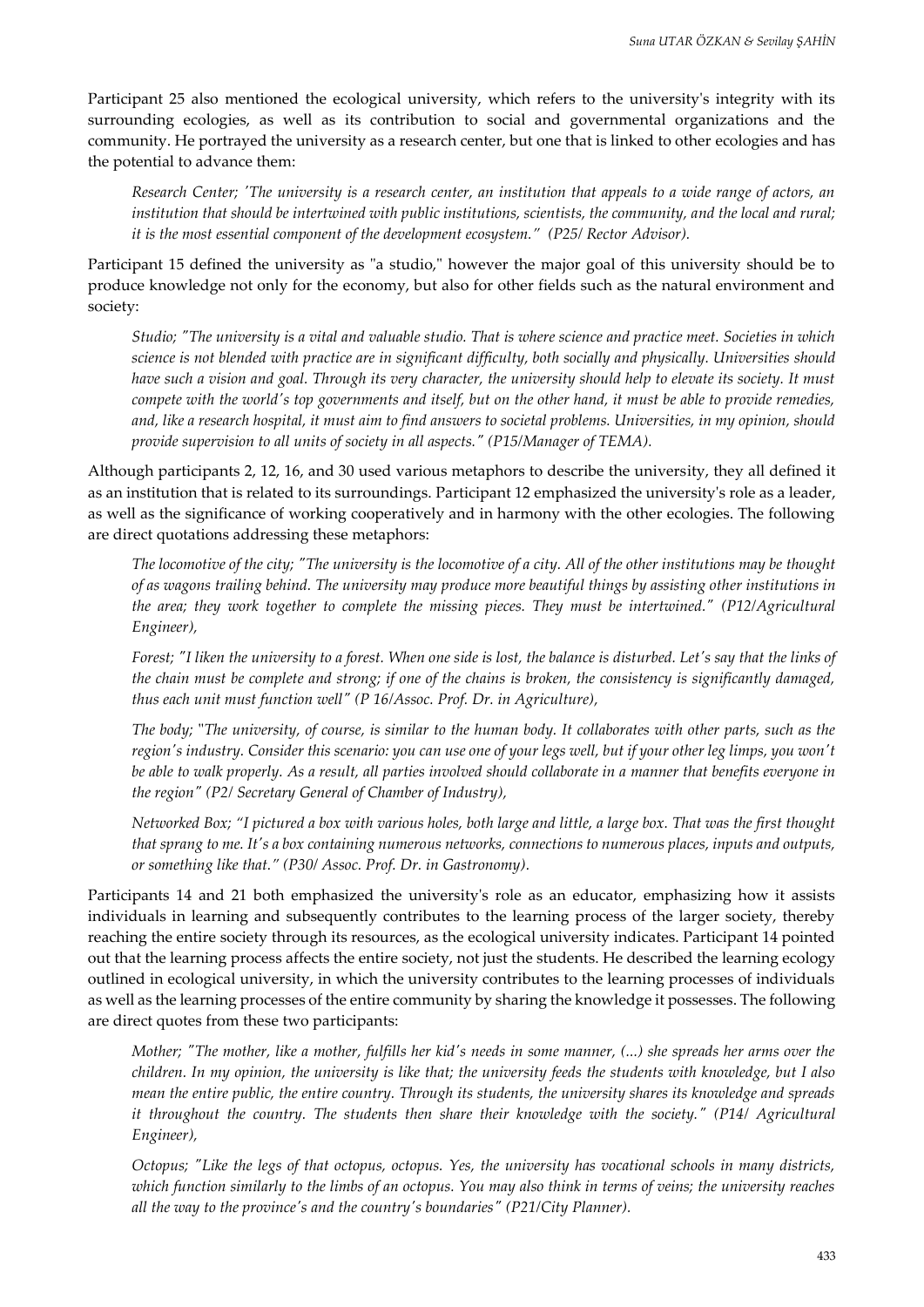# **1.3.2 The University as a Place of Growth and Change (teaching)**

The metaphors produced in this category include "door, mother, kitchen, factory, and airport." The university was defined by the participants as an institution where individuals acquire the necessary knowledge and qualifications to obtain a career, which highlights the university's teaching role. The following are direct quotes from the two participants in this category:

*Mother; "I believe the university is a mother since, of course, a high school graduate has little knowledge of the professional training they will receive in the following years. (…) To achieve this goal, universities provide both theoretical and practical knowledge, (...). If we consider the process from the birth of her kid until the moment the child marries, we can see that a mother raises, grows the child" (P3/ Chief Executive Engineer),*

*Kitchen; "Yes. I suppose we can say that the university is both the beginning and the end of the kitchen since it is the place where a child begins his career pathway, where he is trained for his job and then graduates, it is the place where he learns his profession for the rest of his life." (P29/ Chairman of Gastronomy & Chefs Association).*

Participant 10 used the metaphor of a "door" to describe the university, defining it as an essential stage in an individual's self-development:

*Door; "When I think of the university, the first thing that comes to mind is a door. Yes, I believe the university is a door. When you step through this door, you change in many ways: culturally, professionally, academically, and in every other manner, and you emerge as someone new. It's a place where you can further your profession, where you can lead a new life, where you can grow and change" (P10/SME Expert).*

Participant 27 used the metaphor of a "factory" to describe the university as a place where knowledge is both created and transmitted. As shown in the following excerpt, he expressed his thoughts:

*Factory; " The university may be compared to a factory. Assume that, like the items that come out of a factory, mankind, future generations grow at university, and science is created here as well" (P27/Director Assistant of Culture & Tourism).*

Participant 7 made a different point about the teaching role of the university; he compared it to a chaotic but also organized institution; an airport, where there is a continuous, reciprocal learning system; as can be seen in the following account:

*Airport;* " *The world's largest airport. It is a live airport that operates 24 hours a day, seven days a week, where everyone buys and sells something and everyone learns from one another" (P7/ Secretary-General of Development Agency).*

## **1.3.3 University as the center of science/research**

In this category, participants described the university as a place of research and science using metaphors such as scholar/scientist, laboratory, and cell. They highlighted the importance of the university's role in conducting research, creating knowledge, and producing science. The excerpts below show how two individuals compared the institution to a center of science and research:

*Scholar; "I compare the university to a scholar or scientist who is well-versed in numerous fields. Because universities research the truth. Scientists are the ones who look into the truth. Universities are then more like a researcher or a scholar. (…) Universities, in my opinion, should be places for producing scientifically valuable knowledge." (P33/ Research Assistant in Anthropology).*

*Laboratory; "The university is a science lab, namely a sociological research lab. It's an institution that broadens people's horizons and encourages them to think freely. (...) It is a unique place where science is created. (...) You must create science; for example, the engineering faculty can construct an automobile prototype. The archaeology department can do excavations and make new discoveries. Dentistry may become a surgical authority " (P22/ Faculty Dean of Geography).*

Participant 9 described the university using the metaphor "the cell." In his explanation, he referred to the two categories; research center and teaching: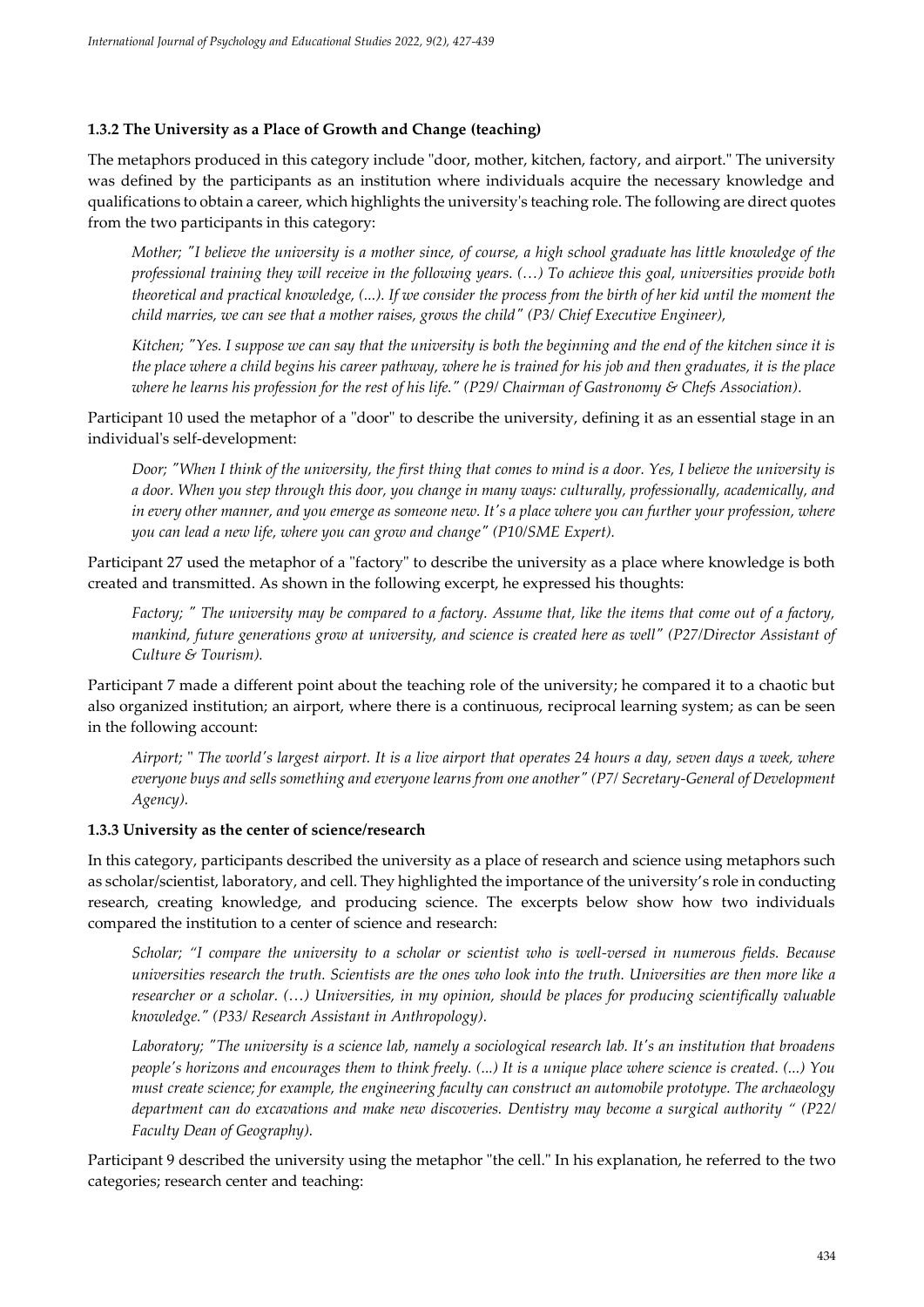*A cell; "It's a research center, therefore I imagine it looks like a cell, where there's continuous learning; constant improvements; continuous inputs and outputs, a cell with continuous DNA, a cell with continuous outputs." (P9/ General Manager of Technopark).*

## **1.3.4 University as a figure of authority /leader**

For this category, four metaphors were created: head of the family, conductor, high building, and endpoint. The university is regarded as the region's or city's locomotive. It is described as an authority with the knowledge and expertise required to advance the region.

Participant 13 identified the university as a science-producing institution that must first preserve its internal integrity in order to direct the scientific process with the expertise of a conductor, which is considered vital for strengthening the economy. It is noteworthy that the participant also mentioned the university's teaching and research roles. He stated:

*Conductor; "You should be concerned with creating science and products, (...) That's entirely the point. To put it*  in other words, you must first go through the production process. By putting science on top of it. We have no other *choice. Finally, what is the conductor's duty in the orchestra as a whole? He detects a cracking sound coming from the orchestra and directs it there. Otherwise, the final products would be wrecked. Here, the university is the chef "(P13/Agricultural Engineer).*

The university, according to participant 24, is the most significant component of a city's or region's growth. Without a university, a city is like an orphan kid. This participant's direct quote for this metaphor is as follows:

*Head of the family; " The university is the family's leader. When a father dies in a family, for example, something is missing, and without a university, it is impossible for a city to grow or develop. " (P24/ General Manager of Chamber of Craftsmen).*

Both participant 4 and 32 described the university as a tough location to get to; the university is a prominent and high-quality institution with the expertise and power to solve the challenges of other institutions. Here are the direct quotes from these participants:

*The endpoint; " We see university as the ultimate endpoint, i.e., the summit. Problems that we can't solve at the bottom should be solved at the top, at the university "(P32/ Chairman of the chamber of Coppersmiths),*

*High building; "The university might be likened to a high building with more than 15 stories. It's a tall, difficultto-reach structure. I imagine it as something that only a few people can do, and that reaching its peak is difficult" (P4/ A marketing Manager of a Holding).*

## **4. Conclusion and Discussion**

The goal of this study was to find out what the university was from the perspectives of key people in the economy, culture, and natural environment. The findings of the study revealed that the participants had an idea of a university that was similar to the ecological university model, which could develop all ecologies by using its sources; knowledge, research, students, and academics.

The most striking finding of the study is that the participants created metaphors such as; *octopus, brain, studio, forest, body, mother, research center, the locomotive of the city*, and *networked Box*, all of which highlight the university's interconnectedness with the outside world, as proposed by Barnett (2018) in his ecological university model. The findings also support that the ideal university is not a traditional university, a research university or the entrepreneur university. The ideal university is one that is concerned with its surroundings, including culture, natural environment, social institutions, learning, individuals, and the entire world (Barnett, 2011b; [Barnett, 2018\)](#page-12-1). Likewise, Jones (2013) claims that the university, like humans, has a biological bond with its surroundings.

The metaphors *door, mother, kitchen, factory, airport*, on the other hand, all refer to the university's teaching role. The results, however, indicate that this is not the traditional understanding of the teaching. The participants emphasized personal growth and change in all aspects, including cultural and social development, which could indicate change in the educational philosophy involving teachers, students, and other stakeholders [\(Chou, Shen, Hsiao, & Shen, 2018;](#page-10-4) [Conrad, 2007;](#page-10-5) [Harrop, Casey & Shelton, 2018;](#page-10-6) [Laurillard, 2005\)](#page-11-4) and a more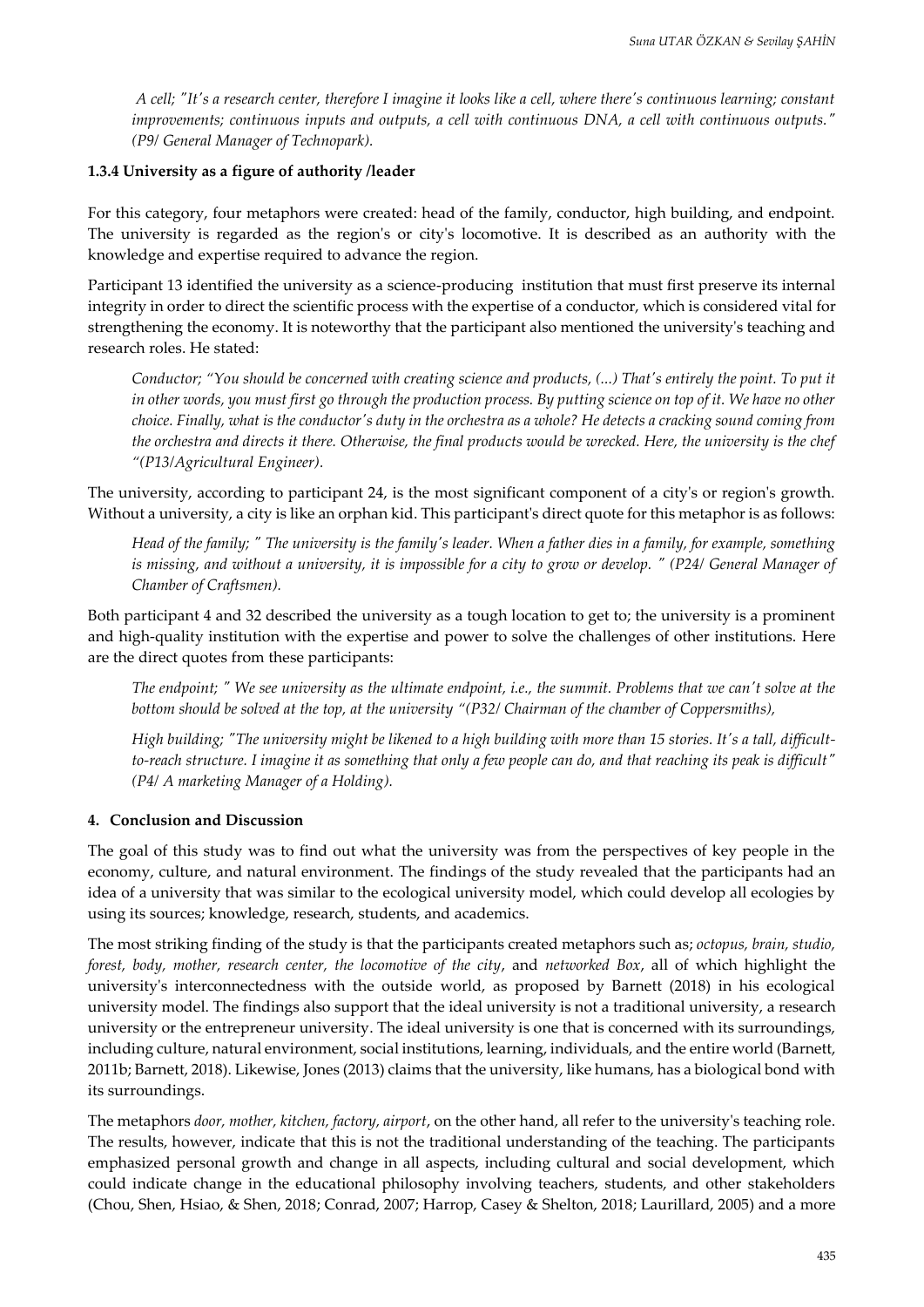innovative educational environment [\(Batko, 2014;](#page-10-2) [Kaku, 2012;](#page-10-7) Laurillard, 2002). The learning environment should be more student-centred, productive, creative, and innovative. These results indicate that the university should pursue more innovative and productive teaching approaches.

Participants also used metaphors like *scholar/scientist, laboratory, cell* to describe the university suggesting that the university should be more productive and research-oriented. Research (Altbach [& Salmi, 2011;](#page-9-3) [Donovan,](#page-10-1)  [2013;](#page-10-1) [Hood & Peters, 2004;](#page-10-8) [Loaiza & Andrade Abarca, & Cisne Salazar, 2017\)](#page-11-5) has long been seen as an essential component of a country's economic growth and stability. Universities are expected to create new technologies through creating knowledge today, and hence contribute to their country's economic growth.

The findings of the study also revealed that participants used metaphors such as *head of the family, conductor, high building, the endpoint,* which highlight the university's role as a regional and national leader. It is evident that the university is expected to contribute to the development of its region, raise the welfare level of its society, and do that by working with its stakeholders, and also to be a pioneer and locomotive of social and cultural developments in the city and the region (Covelli, [Morrissette,](#page-10-9) Lindee, & Mercier, 2020; [Dimitrova,](#page-10-10)  [2016;](#page-10-10) [Etzkowitz, H. Webster A. Gebhardt & Terra, 2000;](#page-10-11) [Popescu, 2011;](#page-11-6) Sánchez[-Barrioluengo, & Benneworth,](#page-11-7)  [2019\)](#page-11-7). The location of a university may influence its characteristics, while the university can determine the future of that region ([Aybarç, 2018](#page-9-4); [Brennan, Cochrane, Lebeau, & Williams, 2018;](#page-10-12) [Newlands, 2003;](#page-11-8) [Wolfe,](#page-12-2)  [2016;](#page-12-2) [Yusifzada, 2021\)](#page-12-3). Therefore, universities are now expected to contribute to economic and regional growth by local governments, business, and the wider public. Universities have the potential to transform their region by using the sources they have for the benefit of their environment.

To summarize, the modern university, in addition to its traditional roles of teaching and research, must also take on additional missions such as advancing culture, region, and society. Therefore, it needs to reach out to the society and accelerate the society's learning in each of the ecologies with which the university is interconnected. As a result, the ecological university, which collaborates with other institutions in its ecosystem, may be an ideal model for developing the many surrounding ecosystems with which the university is interconnected.

#### <span id="page-9-2"></span>**5. References**

- Akbulut Yıldırmış, M., ve Seggie, F. N. (2018). Yükseköğretim çalışmalarının akademik bir alan olarak gelişimi: uluslararası ve ulusal düzeyde alanyazın incelemesi. *Yüksekogretim Dergisi*, *8*(3), 357–367. <https://doi.org/10.2399/yod.18.027>
- <span id="page-9-0"></span>Alan, G. A. E. (2016). New generation universities in Turkey. *Maltepe Üniversitesi İletişim Fakültesi Dergisi*, *3*(2), 105–118. Retrieved from<https://dergipark.org.tr/en/pub/iled/issue/29371/314269>
- <span id="page-9-3"></span>Altbach, P. G., & Salmi, J. (Eds.). (2011). *The road to academic excellence: The making of world-class research universities*. The World Bank.<https://doi.org/10.1596/978-0-8213-8805-1>
- <span id="page-9-4"></span>Aybarç, S. (2018). Regional development dynamics: University-industry collaboration strategies. Journal of Human Sciences, 15(1), 581-593.<https://doi.org/10.14687/jhs.v15i1.5266>
- Barblan, A., Ergüder, Ü., Erguder, U., Gürüz, K., & Guruz, K. (2008). *Case studies higher education in Turkey: institutional autonomy and responsibility in a modernizing society*. Bononia University Press.
- Barnett, R. (2011a). The idea of the university in the twenty-first century: Where's the imagination. *Journal of Higher Education*, *1*(2), 88-94.<https://doi.org/10.2399/yod.11.088>
- Barnett, R. (2011b). The coming of the ecological university. *Oxford review of Education*, *37*(4), 439-455. <https://doi.org/10.1080/03054985.2011.595550>
- Barnett, R. (2018). *The ecological university: A feasible utopia*. Routledge
- <span id="page-9-1"></span>Barnett, R., & Bengtsen, S. (2017). Universities and epistemology: From a dissolution of knowledge to the emergence of a new thinking. *Education Sciences*, *7*(1), 38.<https://doi.org/10.3390/educsci7010038>
- Barnett, R. (2015). *Understanding the University: Institution, Idea, Possibilities*. Routledge, London. [https://doi.org/10.4324/9781315678245.](https://doi.org/10.4324/9781315678245)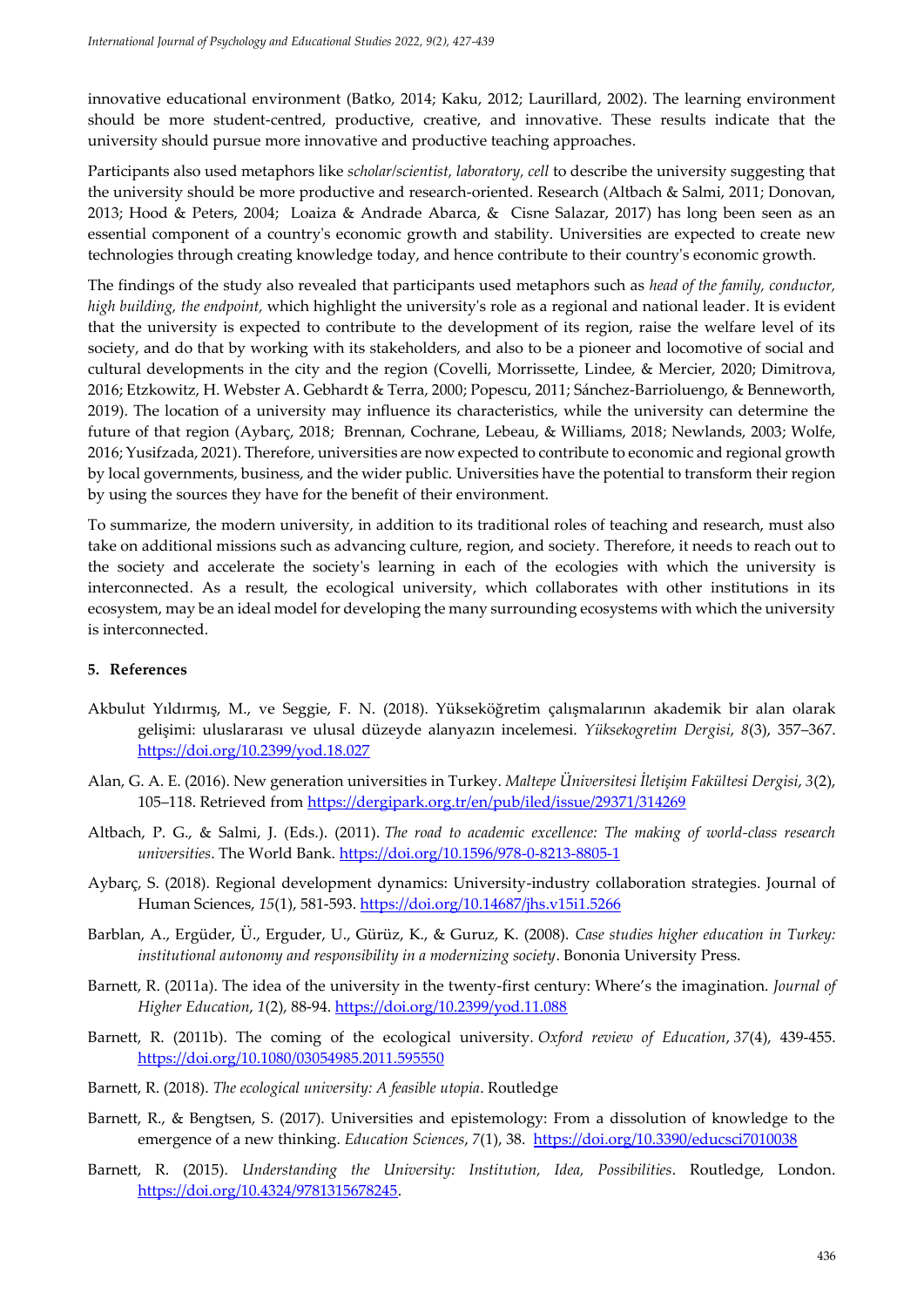- <span id="page-10-2"></span>Batko, R. (2014). *Liquid university. Liquid Oganization,* Abingdon: Routledge, 104-119.
- <span id="page-10-12"></span>Brennan, J., Cochrane, A., Lebeau, Y., & Williams, R. (2018). *The University in its Place: social and cultural perspectives on the regional role of universities*. Springer.
- <span id="page-10-0"></span>Burkle, M., & Cobo, C. (2018). Redefining knowledge in the digital age. *Journal of New Approaches in Educational Research, 7*(2), 79-80[. http://dx.doi.org/ https://doi.org/10.7821/naer.2018.7.294](http://dx.doi.org/%20https:/doi.org/10.7821/naer.2018.7.294)
- <span id="page-10-4"></span>Chou, C. M., Shen, C. H., Hsiao, H. C., & Shen, T. C. (2018). Industry 4.0 manpower and its teaching connotation in technical and vocational education: Adjust 107 curriculum reform. *International Journal of Psychology and Educational Studies*, *5*(1), 9-14.<https://doi.org/10.17220/ijpes.2018.01.002>
- Craig, T.P., Fischer, A., & Lorenzo-Arribas, A. (2018). Shopping versus nature? An exploratory study of everyday experiences. *Frontiers in Psychology*, *9*(9), 1-11. <https://doi.org/10.3389/fpsyg.2018.00009>
- <span id="page-10-5"></span>Conrad, I. M. (2007). *Education reform at the" edge of chaos": Constructing ETCH (an education theory complexity hybrid) for an optimal learning education environment* (Doctoral dissertation, University of Pittsburgh). <http://d-scholarship.pitt.edu/id/eprint/10339>
- <span id="page-10-9"></span>Covelli, B. J., Morrissette, S. G., Lindee, C. A., & Mercier, R. (2020). Forming a university-based business incubator for student and community entrepreneurs: A case study. *The Journal of Continuing Higher Education*, *68*(2), 117-127.<https://doi.org/10.1080/07377363.2019.1680269>
- <span id="page-10-10"></span>Dimitrova, V. (2016). The Modern Universities as a Regional Development Factor*. Balkan and Near EasternJournal of Social Sciences*. *02*(02), 524-531.
- <span id="page-10-1"></span>Donovan, C. (2013). Beyond the 'Postmodern University.' The European Legacy, *18*(1), 24–41. <https://doi.org/10.1080/10848770.2013.748119>
- Ekici, G., & Akdeniz, H. (2018). Öğretmen adaylarının "sınıfta disiplin sağlamak" kavramına ilişkin algılarının belirlenmesi: Bir metafor analizi çalışması. *Dicle Üniversitesi Ziya Gökalp Eğitim Fakültesi Dergisi*, *33*, 26- 37. <http://dx.doi.org/10.14582/DUZGEF.1854>
- <span id="page-10-11"></span>Etzkowitz, H., Webster A., Gebhardt, C., & Terra, B. R. C. (2000). The future of the university and the university of the future: evolution of ivory tower to entrepreneurial paradigm. *Research Policy*, *29*(2), 313–339. <https://doi.org/10.1017/S0305004100040500>
- <span id="page-10-3"></span>Francisco, M. (2008). The Contribution of Universities to Regional Development: Social, Cultural and Environmental Issues. March 2021. Available at [http://www.guninetwork.org/articles/contribution](http://www.guninetwork.org/articles/contribution-universities-regional-development-social-cultural-and-environmental-issues)[universities-regional-development-social-cultural-and-environmental-issues](http://www.guninetwork.org/articles/contribution-universities-regional-development-social-cultural-and-environmental-issues)
- Gumus, A. (2015). *Türkiyede eğitim politikaları*. Nobel Yayınları.
- Hammarberg, K., Kirkman, M., & de Lacey, S. (2016). Qualitative research methods: When to use them and how to judge them. *Human Reproduction*, *31*(3), 498–501.<https://doi.org/10.1093/humrep/dev334>
- <span id="page-10-6"></span>Harrop, J. A., Casey, R., & Shelton, M. E. (2018). Knowles, Kolb, & Google: Prior learning assessment as a model for 21st-century learning. *The Journal of Continuing Higher Education*, *66*(2), 129-133. <https://doi.org/10.1080/07377363.2018.1469079>
- Hayes, D. (Ed.). (2017). *Beyond McDonaldization: visions of higher education*. Taylor & Francis.
- <span id="page-10-8"></span>Hood, C., & Peters, G. (2004). The middle aging of new public management: into the age of paradox? *Journal of public administration research and theory*, *14*(3), 267-282. <https://doi.org/10.1093/jopart/muh019>
- Ingleby, E. (2015). The house that Jack built: neoliberalism, teaching in higher education and the moral objections. *Teaching in Higher Education, 20*(5), 518–529.<https://doi.org/10.1080/13562517.2015.1036729>
- Jones, D. R. (2013). "The Biophilic University": A de-familiarizing organizational metaphor for ecological sustainability? *Journal of Cleaner Production*, *48*, 148–165. <https://doi.org/10.1016/j.jclepro.2013.02.019>
- <span id="page-10-7"></span>Kaku, M. (2012). *Physics of the future: How science will shape human destiny and our daily lives by the year 2100*. Anchor.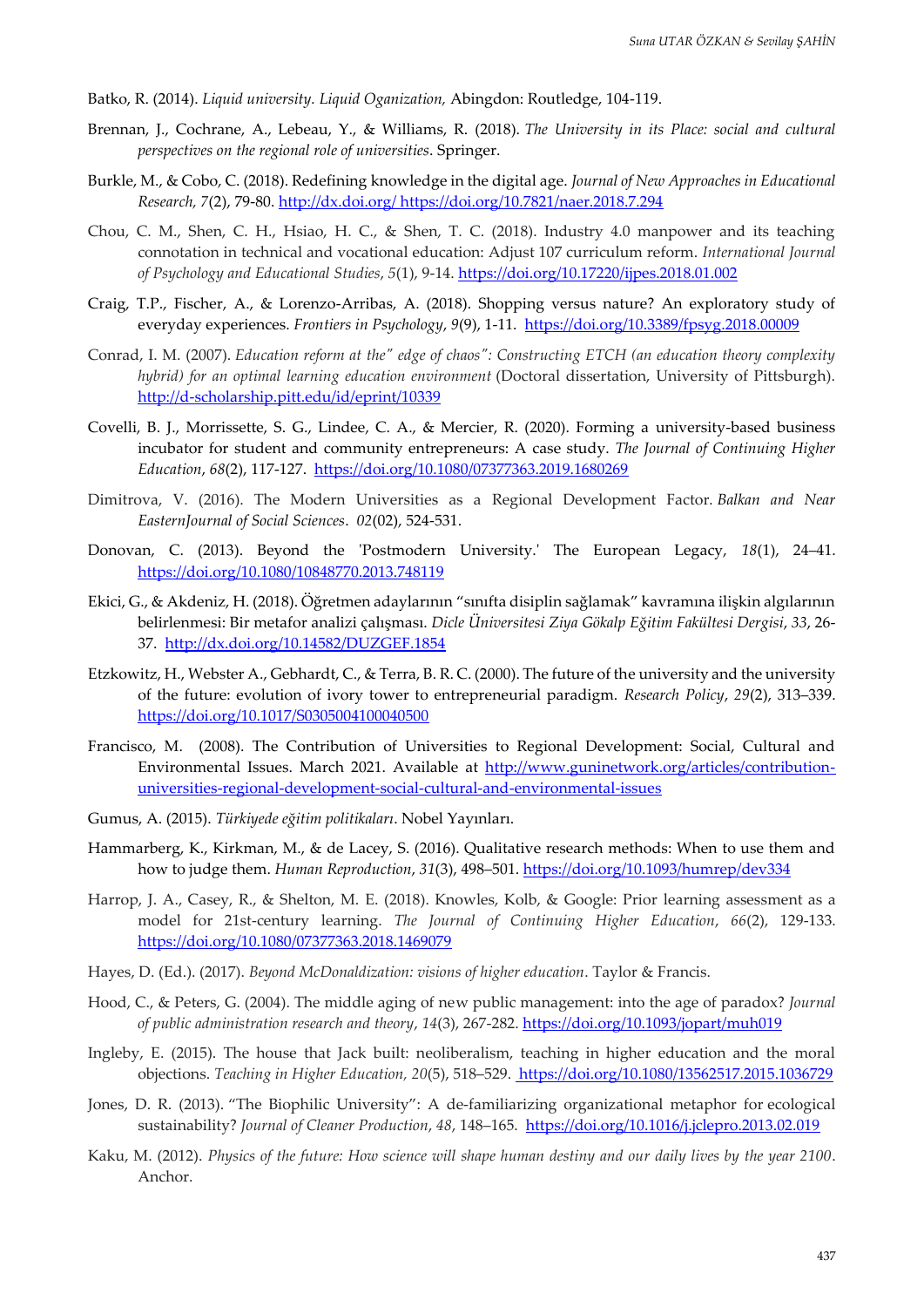- <span id="page-11-4"></span>Laurillard, Diana. (2005). *Rethinking University Teaching: A Conversational Framework for the Effective Use of Learning Technologies*. Routledge, London.
- Levine, P. M. (2005). Metaphors and images of classrooms. *Kappa Delta Pi Record*, *41*(4)*,* 172-175. <https://doi.org/10.1080/00228958.2005.10532066>
- Lincoln, Y.S., & Guba, E.G. (1985). *Naturalistic inquiry.* California, CA: Sage Publications
- <span id="page-11-5"></span>Loaiza, M., Andrade Abarca, P., & del Cisne Salazar, Á. (2017). Determination of the Innovative Capacity of Ecuadorian Universities. *Journal of New Approaches in Educational Research, 6*(1), 57-63. <http://dx.doi.org/10.7821/naer.2016.8.174>
- <span id="page-11-3"></span>Mbao, W. (2020). Perplexing the liquid university. *English Studies in Africa*, *63*(1), 72-88. <https://doi.org/10.1080/00138398.2020.1780753>
- McMillan, J.H. (2012). *Educational research. Fundamentals for the consumer* (6th edition). Boston, MA: Pearson
- Mengual-Andrés, S. (2013). Rethinking the role of Higher Education. *Journal of New Approaches in Educational Research, 2*(1), 1-2[. http://dx.doi.org/10.7821/naer.2.1.1-2](http://dx.doi.org/10.7821/naer.2.1.1-2)
- Moon, K., Brewer, T.D., Januchowski-Hartley, S.R., Adams, V.M., & Blackman, D.A. (2016). A guideline to improve qualitative social science publishing in ecology and conservation journals. *Ecology and Society*, *21*(3), 17.<http://dx.doi.org/10.5751/ES-08663-210317>
- Moser, K. S. (2000, June). Metaphor analysis in psychology—Method, theory, and fields of application. In *Forum Qualitative Sozialforschung/Forum: Qualitative Social Research*. *1*(2). [https://doi.org/10.17169/fqs-](https://doi.org/10.17169/fqs-1.2.1090)[1.2.1090](https://doi.org/10.17169/fqs-1.2.1090)
- <span id="page-11-2"></span>Moutsios, S. (2012). University: the European particularity. *Working Papers on University Reform, 18.*
- <span id="page-11-8"></span>Newlands, D. (2003). The role of universities in learning regions. <http://hdl.handle.net/10419/116149>
- Olssen, M., & Peters, M. A. (2005). Neoliberalism, higher education and the knowledge economy: From the free market to knowledge capitalism*. Journal of education policy*, *20*(3), 313-345. <https://doi.org/10.1080/02680930500108718>
- Olssen, M. (2016). Neoliberal competition in higher education today: Research, accountability and impact. British Journal of Sociology of Education, *37*(1), 129-148[. https://doi.org/10.1080/01425692.2015.1100530](https://doi.org/10.1080/01425692.2015.1100530)
- Orb, A., Eisenhauer, L., & Wynaden, D. (2001). Ethics in qualitative research. *Journal of nursing scholarship*, *33*(1), 93-96. <https://doi.org/10.1111/j.1547-5069.2001.00093.x>
- Patton, M. Q. (2014). *Nitel araştırma ve değerlendirme yöntemleri*. Pegem Akademi.
- <span id="page-11-6"></span>Popescu, A. I. (2011). The university as a regional development catalyst: Frameworks to assess the contribution of higher education to regional development. *European Economic Recovery and Regional Structural Transformations*. Available at<http://ssrn.com/abstract=1875874>
- <span id="page-11-0"></span>Rip, A. (2008). Towards post-modern universities. Georgia Institute of Technology. <http://hdl.handle.net/1853/36821>
- <span id="page-11-7"></span>Sánchez-Barrioluengo, M., & Benneworth, P. (2019). Is the entrepreneurial university also regionally engaged? Analysing the influence of university's structural configuration on third mission performance. *Technological forecasting and social change*, *141*, 206-218. <https://doi.org/10.1016/j.techfore.2018.10.017>
- Saunders, D. B. (2010). Neoliberal ideology and public higher education in the United States. *Journal for Critical Education Policy Studies*, *8*(1), 41-77.
- Savigny, H. (2013) The political idea of a university and neolibearlism in English higher education. *European Consortium for Research.European Political Science*. *12*(4), 432-439. <https://doi.org/10.1057/eps.2013.23>
- <span id="page-11-1"></span>Scott. J. C. (2006). The mission of the university: Medieval to postmodern transformations. *The Journal of Higher Educatio*n, *77*(1), 1-39.